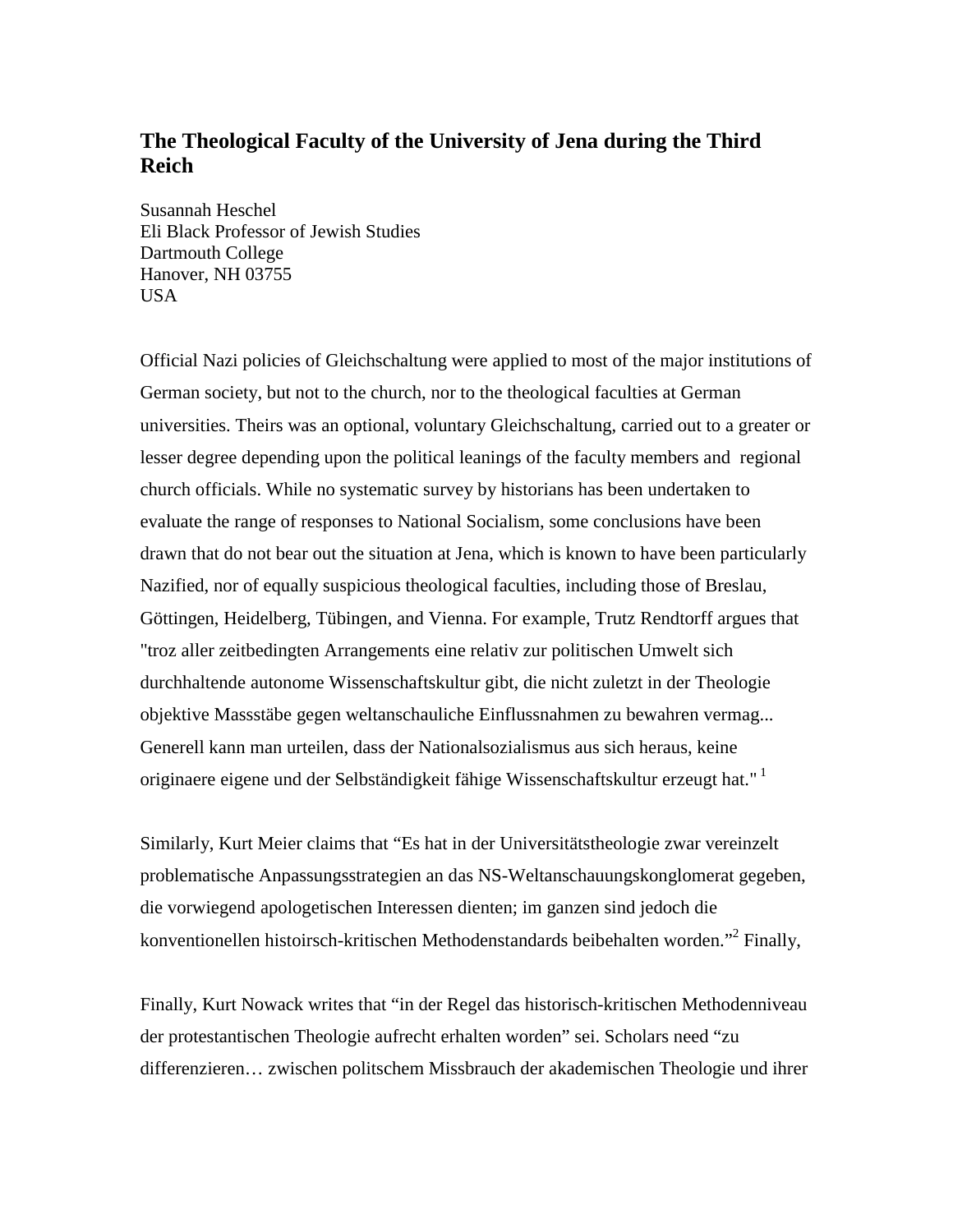methodischen Integrität im Sinne der Aufrechterhaltung der ihr eigentümlichen historisch-kritischen Standards."[3](#page-15-0)

None of these conclusions can apply to the situation at the University of Jena, where the small Protestant theological faculty became an example of the most extreme effort at Gleichschaltung, that is, of a revision of the theological curriculum in accord with perceived Nazi principles. While a variety of possible aspects of National Socialism might have attracted the theologians, from nationalism to militarism, it is striking to notice the focus, if not obsession, at least at Jena, on Nazi antisemitism and the ways Christian theology might be meshed with it. It might also be noted that antisemitism is not a factor taken into consideration by Rendtorff, Meier, and Nowack.

While never one of the large, important, celebrated theological faculties, the University of Jena maintained a respectable reputation since the mid-nineteenth century for encouraging liberal Protestant scholarship, particularly in the areas of New Testament and church history.<sup>[4](#page-15-0)</sup> The theological faculty at Jena was one of the smallest of the seventeen Protestant theological faculties in Germany, but its size was a factor in attracting students who wanted the opportunity to have informal exchange with faculty.<sup>[5](#page-15-0)</sup> Jena had only five full professorships in theology, out of a total in Germany of 126 (1931) and 109 (1938). Two distinguished theological periodicals were published by the faculty in the nineteenth century.<sup>[6](#page-15-0)</sup> Students arrived to study from all over Germany, until the mid-nineteenth century, when the demographic background of the majority tended to shift to Thüringen.<sup>[7](#page-15-0)</sup>

From 1864 to 1890, theological studies at Jena were controlled and ruled by the presence of Karl von Hase (1800-1890), a biblical scholar who was one of the great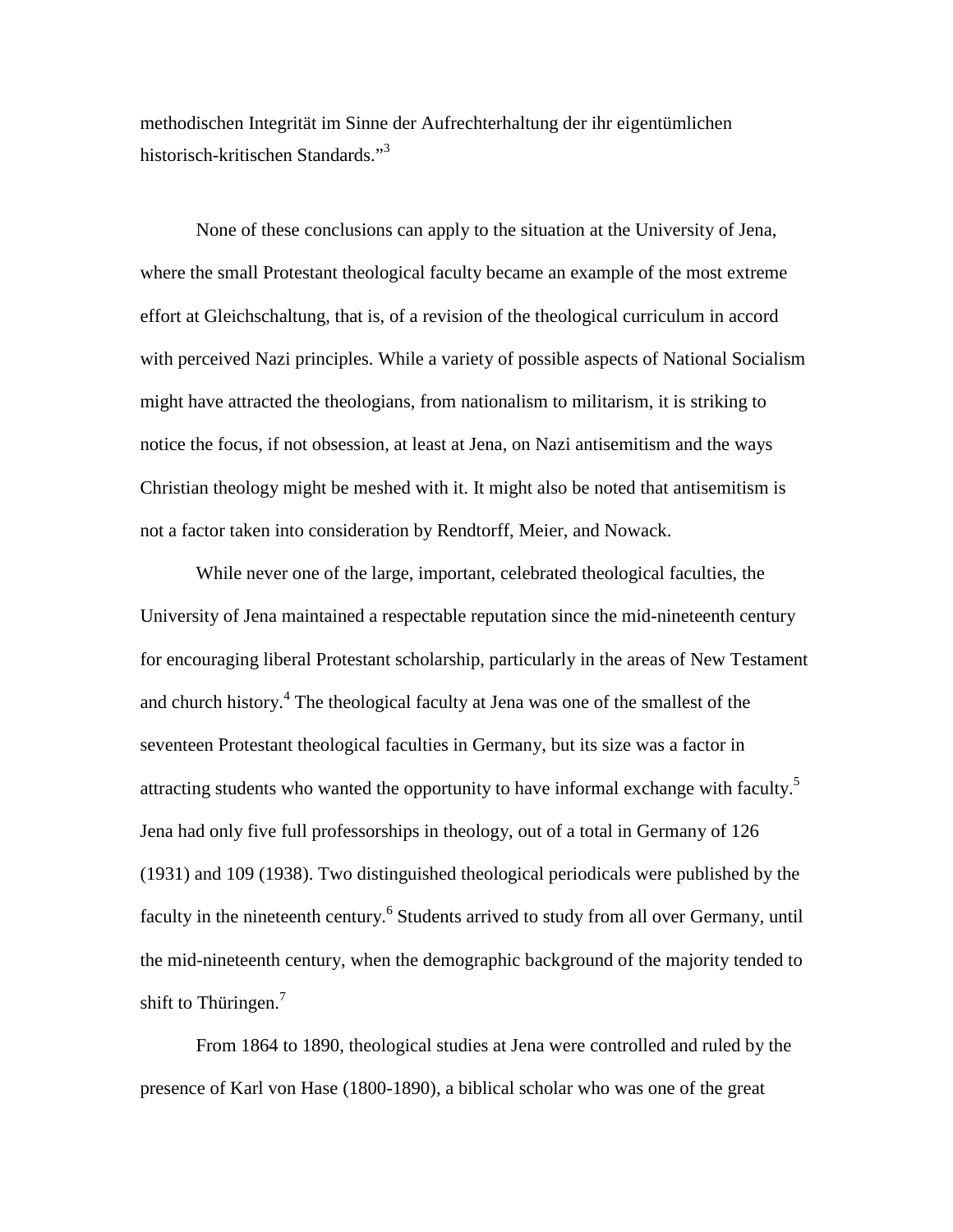figures of liberal historical theology in his day.<sup>[8](#page-15-0)</sup> Von Hase's presence at Jena marked the shift of the theological faculty from Vermittelungstheologie to liberalism, and his career measures the course of liberal Protestantism as it developed during the nineteenth century: at the outset of his career, in the 1830s, he was perceived as a maverick, but by the end he was seen as an old-fashioned figure who had worked to hinder the careers of younger, avant-garde scholars. His treatment of Adolf Hilgenfeld (1823-1907) is a case in point. Hilgenfeld, one of the first to apply the methods of the new, radical Religionsgeschichtliche Schule to the study of Christian origins, was forced to remain a dozent until von Hase's death, when he was finally accorded a professorship, at age 67, 30 years after the publication of his first important book, Die jüdische Apokalyptik.[9](#page-15-0)

During the first three decades of the twentieth century, the Jena theological faculty remained small, and the quality of its professors remained strong and oriented to liberal Protestantism.<sup>10</sup> The transformation into a Nazi stronghold occurred early and forcefully, assisted at the outset by state government officials, and facilitated by the liberal theological leanings of the faculty. Thuringia was one of the first regions to fall under Nazi control with the appointment of Wilhelm Frick as minister of the interior, in 1930.<sup>11</sup> Changes began to occur shortly thereafter within the Thuringian church. Siegfried Leffler<sup>12</sup> and Julius Leutheuser, Protestant ministers and war veterans, who had worked actively with the Freikorps after WWI to organize groups of farmers in Bavaria, moved to Thuringia by 1930, after joining the NSDAP in June of  $1929$ <sup> $13$ </sup> Early members of the "Deutsche Christen" (DC) Movement, they helped organize the more radical, Thuringian branch of the DC, which succeeded in removing Confessing Church (BK) sympathizers from church positions. The Thuringian church was more receptive than the Bavarian to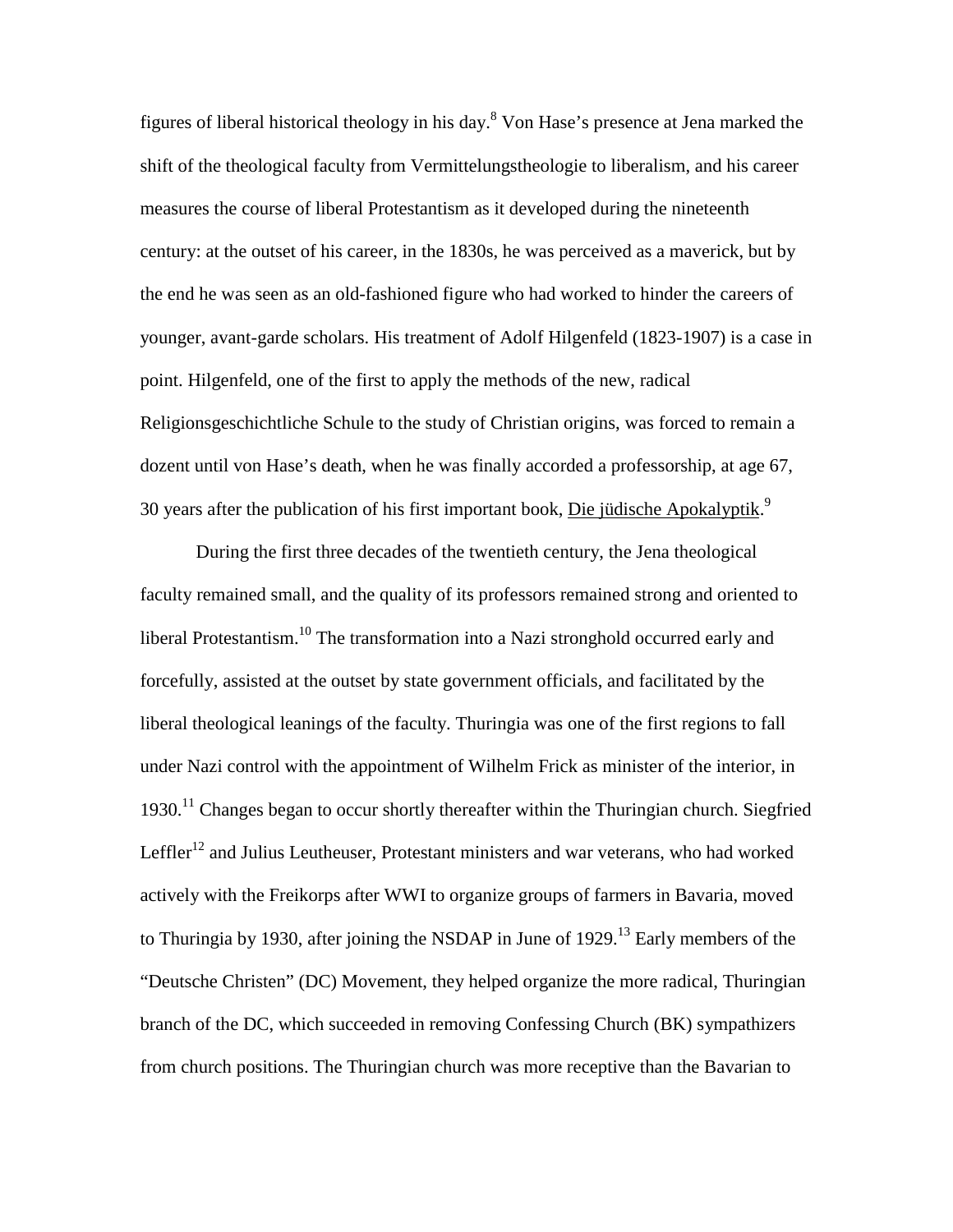their right-wing activities, and both were given important posts. Leutheuser became a leader of the Thuringian DC, while Leffler was appointed to the

Volksbildungsministerium and placed in charge of theological affairs. He immediately set to work to change the composition of the Jena theological faculty. His first effort was to remove Waldemar Macholz from his position in Practical Theology and substitute his (Leffler's) old friend, Wolf Meyer-Erlach.<sup>14</sup> Macholz was appointed Professor of Konfessionskunde until his early retirement (age 62) in the fall of 1938. Meyer-Erlach was also made University Preacher. His theological background was limited; after studies at Erlangen and Tübingen, he volunteered during WWI, and after the war became involved in a variety of right-wing activities in Bavaria, gaining popularity on the radio and as a propagandist, starting in 1922, for Hitler, as well as holding a leadership position in the Bavarian DC. $^{15}$  $^{15}$  $^{15}$ 

## Composition of the Faculty

At the time Hitler came to power, the composition of the Jena faculty consisted of 5 full professors, three of whom were close to retirement. These included Willy Staerk (AT), Erich Fascher (NT), Waldemar Macholz (PT), Karl Heussi (Church History), and Heinrich Weinel (Allgemeine Religionsgeschichte). There were, in addition, several Privatdozenten, and Paul Glaue served as ausserordentliche Professor, until 1938. Meyer-Erlach's appointment was the first of many changes.

The liberal theological commitments of the Jena faculty meant that no appointments would be made of scholars showing any influence of dialectical theology, or leanings toward the BK. Liberal theology meant a commitment to attaining a critical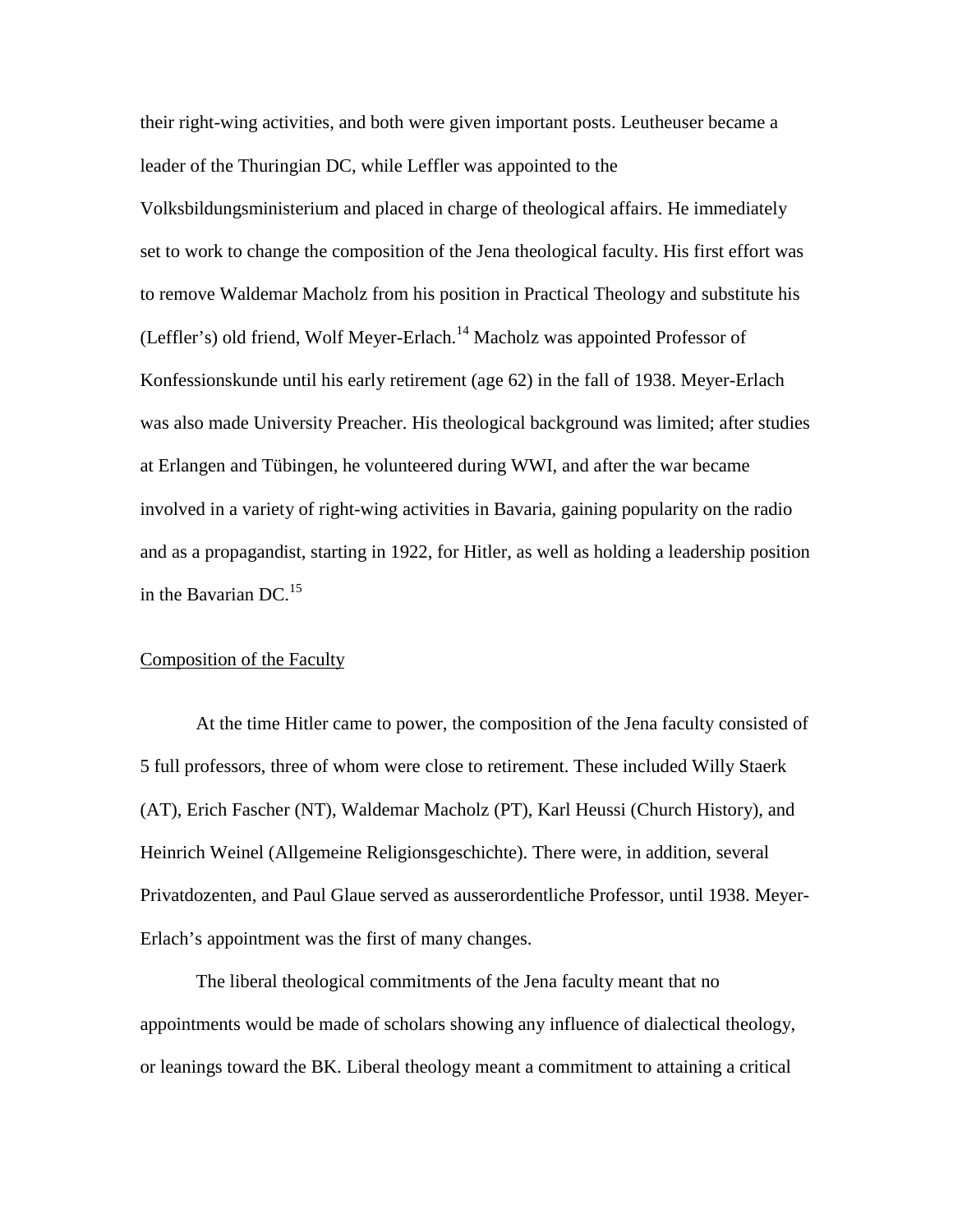edition of scriptural texts, even with emendations, bringing theology in accord with political situation, and encouraging political activism, all of which were positions that shaped the DC. The more conservative theological position, which dominated the BK, meant a caution of critical studies of scripture that might result in a manipulation of the text, and a separation of theological from political realms.

When Willy Staerk retired in 1934, he was replaced by Gerhard von Rad, a Privatdozent in Leipzig, who was mistakenly assumed by Leffler and Meyer-Erlach to hold membership in the NSDAP and be a sympathizer of the DC. Throughout the Third Reich, von Rad remained the only faculty member with sympathies for the Confessing Church, and therefore was placed in isolation by his colleagues until 1945, when he departed for a position at Göttingen. The positions in NT and in ST were vacated in 1936. Erich Fascher, a New Testament textual critic, was essentially thrown out of the university as a result of political pressures from the DC, especially Leutheuser; he moved to Halle.<sup>16</sup> Heinrich Weinel died in September, 1936. Their replacements were Walter Grundmann and Heinz Eisenhuth, respectively, both of whom had the necessary Nazi political affiliations. Their appointments were the turning point in shaping the nature of the faculty.

Walter Grundmann, appointed professor of New Testament and Völkische Theologie, became the dominant figure at Jena from 1936 to 1945. Born in 1906 in Chemnitz, he received his doctorate in 1932 from Gerhard Kittel at the University of Tübingen, serving as Kittel's assistant from 1930 to 1932 in preparing the Theological Dictionary of the New Testament, $17$  to which he contributed over twenty articles. He joined the NSDAP on December 1,  $1930<sup>18</sup>$  and became active in the DC, formulating the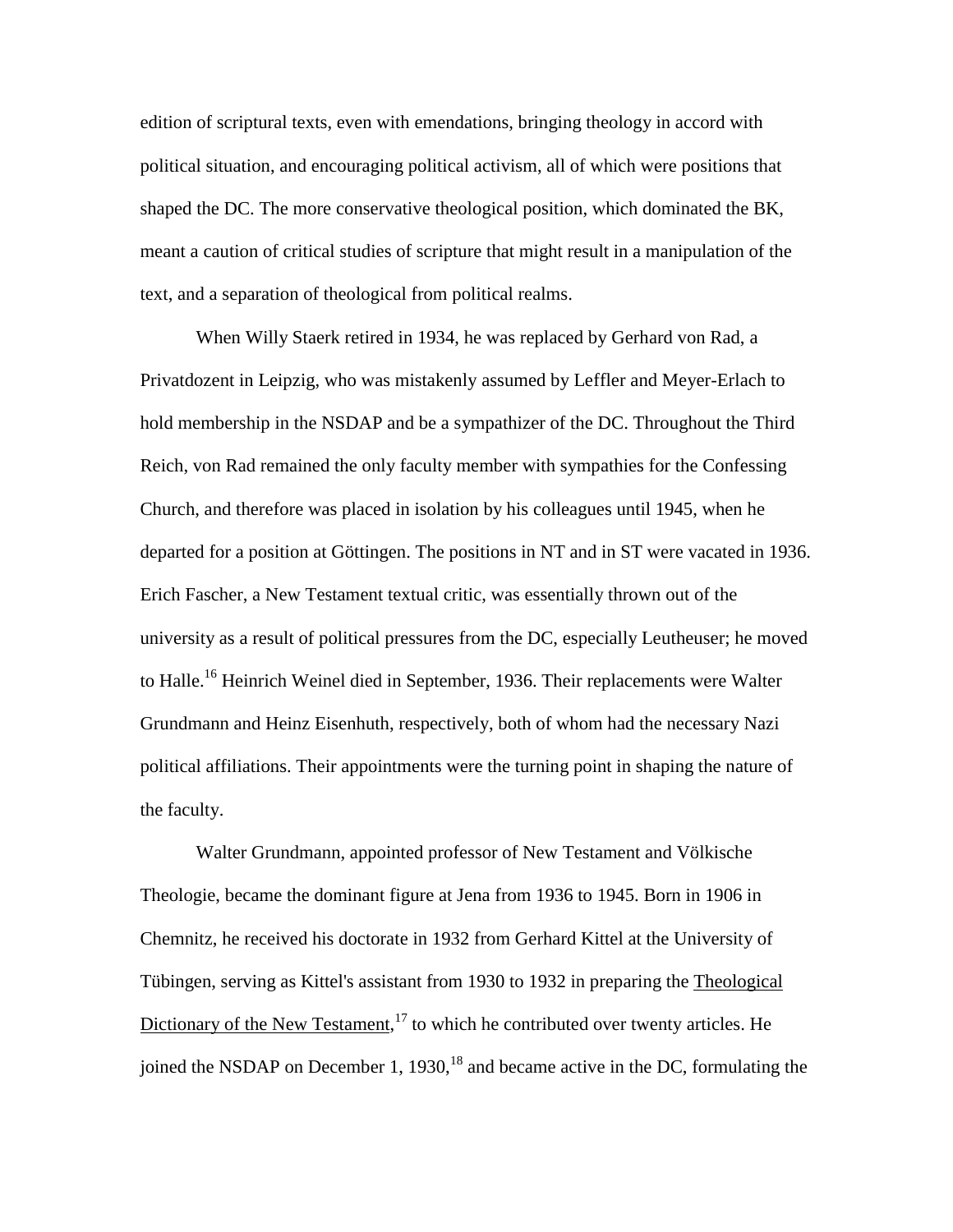its platform of Twenty-Eight Theses, adopted in 1933 by the Glaubensbewegung DC. In November, 1933, Bishop Friedrich Coch of Saxony, active in the DC, invited Grundmann to serve as his assistant. Grundmann became leader of the National Socialist Ministers League of Saxony and editor of the monthly church journal, Christenkreuz und Hakenkreuz (Cross and Swastika). On April 1, 1934, he became a supporting member of the  $SS<sup>19</sup>$ 

Grundmann started teaching in Jena in 1936 as a Dozent, and received his professorship two years later, as the result of political as well as university efforts. He had not written a habilitation thesis, and his academic publications were limited to his doctoral dissertation and the articles in the Theological Dictionary. Still, through his political connections, as well as support from Kittel, his appointment to the professorship was signed by Hitler.<sup>20</sup> Meyer-Erlach urged the Reich Ministry of Education to support his appointment, and Leffler supported Grundmann at the state level. The two other candidates, Gunther Bornkamm and Carl Schneider, presented better academic credentials, but Bornkamm was disqualified because of his known sympathies for the Confessing Church, while Schneider was suspect because he had spent several years teaching at a seminary in the United States. $^{21}$  The theological faculty at Jena "wants to become a stronghold of National Socialism," wrote Meyer-Erlach in recommending Grundmann's appointment.<sup>22</sup> Meyer-Erlach supported Grundmann's appointment because of his early membership in the NSDAP, his activities within the DC, and his commitment to combining scholarship with National Socialism. "Dr. Grundmann fulfills this challenge politically as well as academically in full measure." $^{23}$  His scholarship "will be pathbreaking for a National Socialist perspective in the realm of theology."<sup>24</sup> Grundmann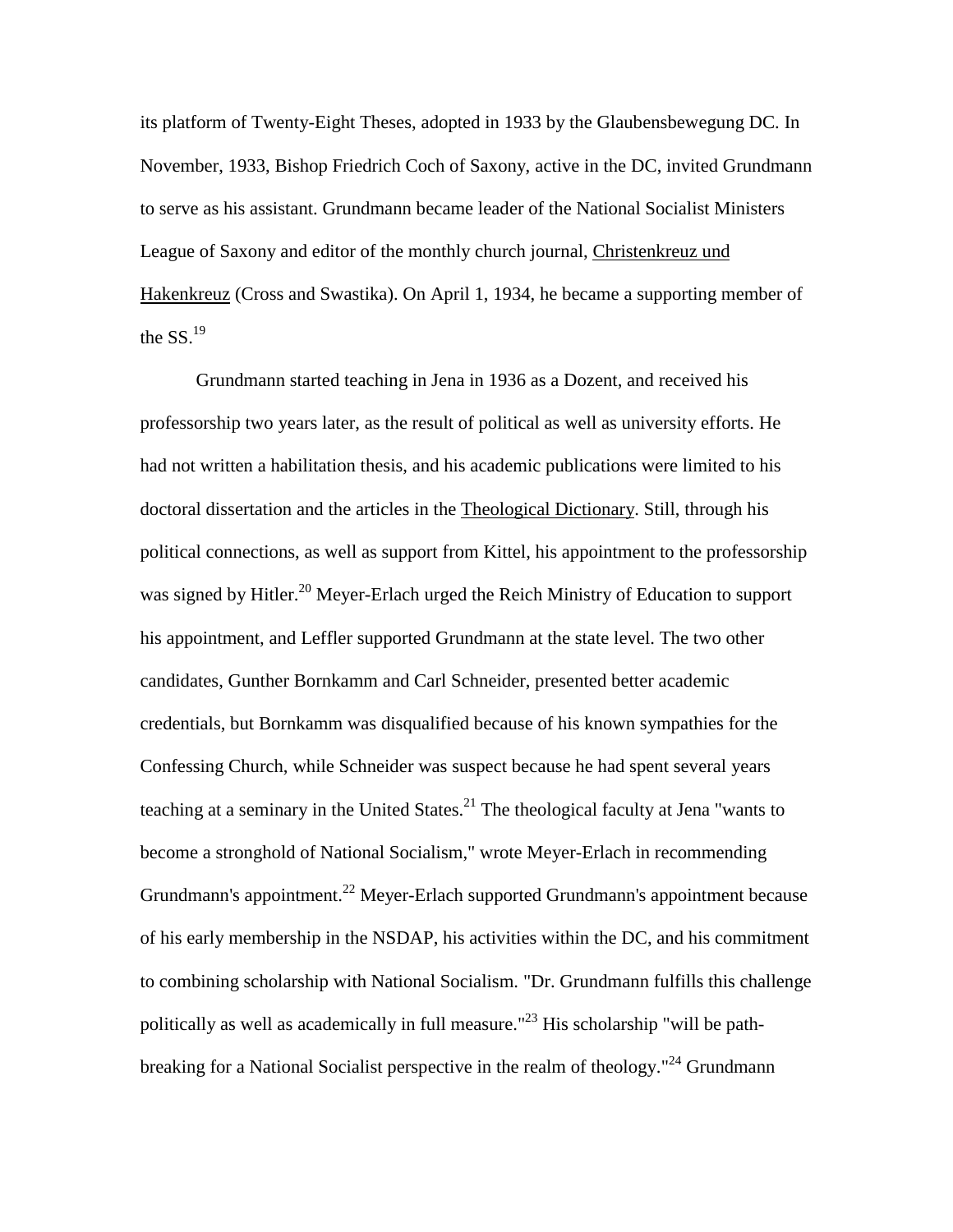delivered his inaugural address, "Die Frage der ältesten Gestalt und des ursprünglichen Sinnes der Bergrede Jesu" on Saturday, February 11, 1939, in the main auditorium of the university.

A similar decision was made regarding the appointment of Heinz Eisenhuth to the professorship in systematic theology. Eisenhuth, who was born in 1903 in Frankfurt am Main, studied Theology in Rostock, Tübingen, and Berlin, and received his doctorate in 1929 in philosophy at the University of Frankfurt, then taught from 1931 to 36 as a Privatdozent at the University of Leipzig.<sup>25</sup> He joined the NSDAP on May 1, 1933, and the SA in July of 1933.<sup>26</sup> His publications, however, were more extensive than those of Grundmann, although they did not arise as factors in the recorded minutes of faculty discussion regarding his appointment.<sup>27</sup> In a letter from Meyer-Erlach, Rektor of the university, dated 6 March, 1937, he explained the choice of Eisenhuth to the Thuringian Ministry for Volksbildung:

"...Vor allem aber bestimmt mich für Eisenthuth einzutreten die Tatsache, dass er unbedingt zuverlässiger Parteigenosse ist, der aus innerster Überzeugung treu zum Führer und zur Bewegung steht und mit grossem Ernst daran arbeitet, die entscheidenden Erkenntnisse des Nationalsozialismus in seiner Disziplin zur Geltung zu bringen. Gerade weil die Universität Jena bewusst eine Hochburg des Nationalsozialismus werden will, lege ich allergrössten Wert darauf, dass bei Neuberufungen neben der wissenschaftlichen Tüchtigkeit die nationalsoizalistische Zuverlässignkeit in 1. Linie berücksichtigt wird. Bei dem traurigen zustand der meisten theologischen Fakultäten in Deutschland, die zum grossen Teil noch nicht den Weg zu einer inneren Beziehung zum Nationalsozialismus gefunden haben, muss in Jena eine Theologische Fakultät aufgebaut werden, die im Gegensatz zu den meisten Fakultäten ganz bewusst den Nationalsozialismus bejaht."

Eisenhuth was elevated to ordentlicher Professor on 17 December 1937.

### Curricular Changes

At Jena, Grundmann, Meyer-Erlach and Heinz Eisenhuth formed a voting block

within the faculty of theology. In January of 1937 the Volksbildungsministerium ordered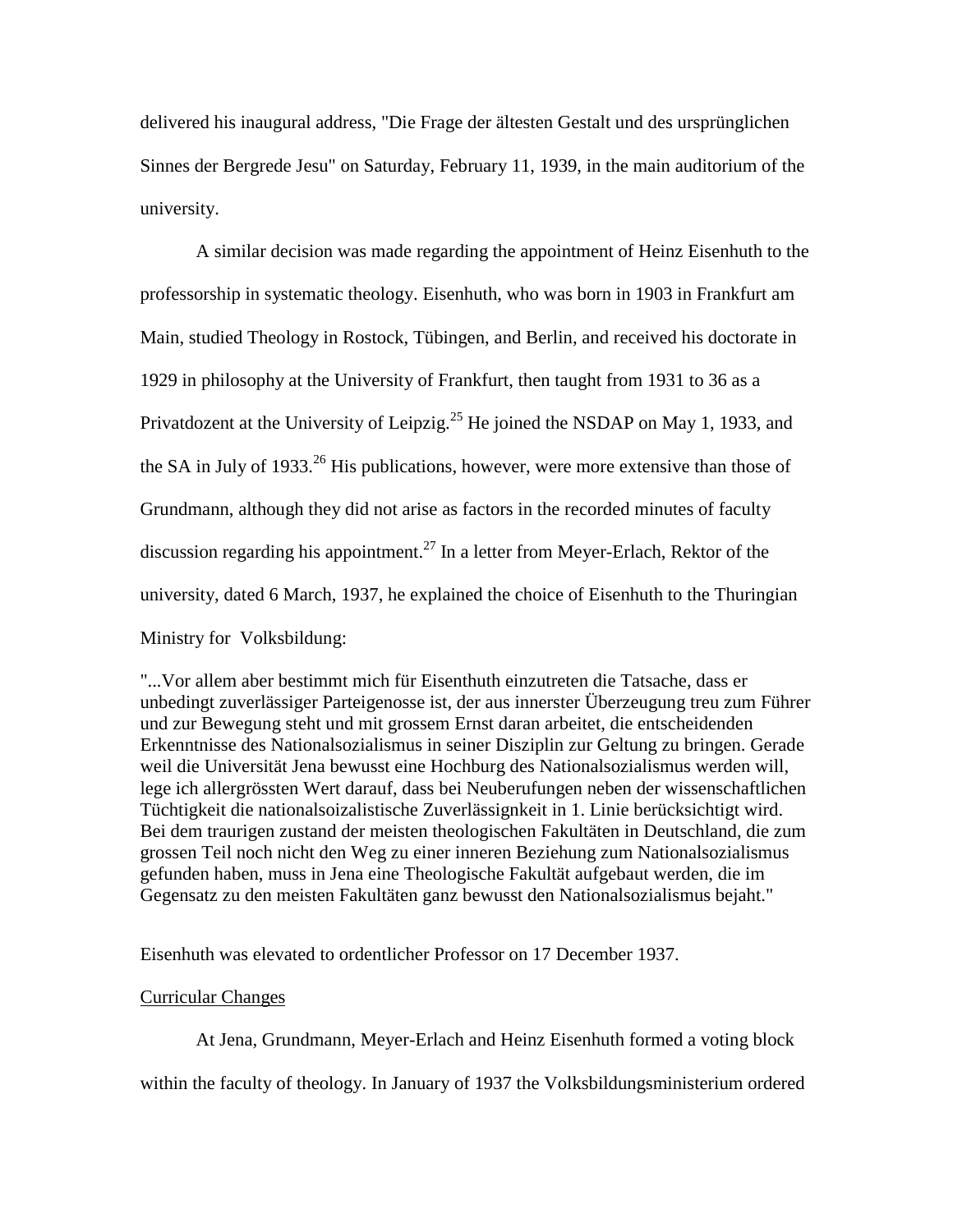an end to Hebrew instruction in the Hochschulen of Thuringia, to which von Rad and Macholz objected, arguing that eliminating Hebrew was an attack on Christianity (von Rad) and that Jesus could not be understood without the Old Testament (Macholz).<sup>28</sup> In 1938 Grundmann urged eliminating the study of Hebrew from Jena's curriculum because, he argued, the early Christians had read the Greek Bible and because the Greek text of the Old Testament is older than the extant Hebrew manuscripts. Grundmann's faction prevailed and the decision to make Hebrew study optional was announced by the Dean, Eisenhuth, on April 1, 1939. $^{29}$  $^{29}$  $^{29}$ 

The most significant event at Jena was the establishment in Eisenach, in May of 1939, of the Institute for the Study and Eradication of Jewish Influence on German Religious Life, with Grundmann as its academic director. The Institute, financed by a consortium of regional Protestant churches and receiving additional funds from church headquarters in Berlin, claimed to be a "research" institute, but functioned as an antisemitic propaganda institute. Its membership consisted of over 40 university professors, students of theology, bishops, ministers, and religion teachers, and its activities included frequent conferences as well as publications. In 1940 the Institute published a de-Judaized version of the New Testament and hymnal, and in 1941 its own version of the catechism, which declared Jesus an Aryan. Learned publications of conference proceedings attempted to bring racial theory to bear on Christian theology, and ranged from a comparison of the Germanic, Jewish, and Christian ideas of God (Eisenhuth) to claims that Hebrew could not have been Jesus' mother tongue (Hugo Odeberg) to methods of eliminating Judaizing influences from Christian religious education (Hermann Werdermann).<sup>[30](#page-15-0)</sup>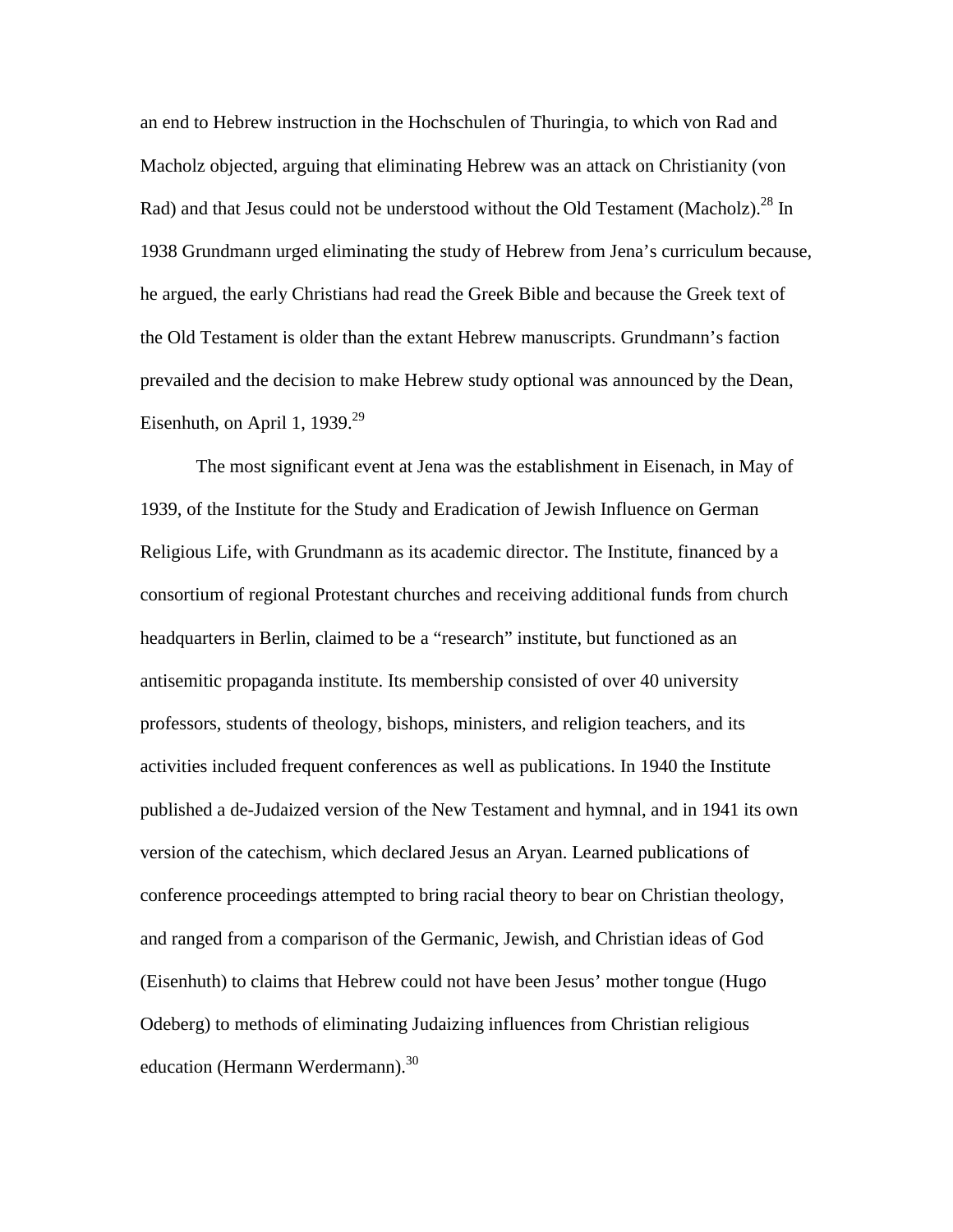Grundmann had hoped to establish the Institute at the University of Jena, but the rektor, Karl Astel, professor of medicine, refused. Still, he was able to use the Institute as a vehicle for publishing his students' articles and dissertations, and he frequently invited them to deliver papers at Institute conferences. Several Institute members, in turn, were able to receive their doctorates at Jena under Grundmann. Herbert von Hitzenstern, for example, wrote his doctorate on "Chamberlains Darstellung des Urchristentums,"<sup>31</sup> while Max Wagenführer wrote on "Die Bedeutung Christ für Welt und Kirche: Studien zum Kolosser- und Epheserbrief," and Fritz Schmidt-Clausing wrote on "Die Wandlung der katholischen Kirche in ihrer Stellung zur Judenfrage."[32](#page-15-0)

#### **Students**

During the Third Reich, the church of Thuringia began to require its candidates for the ministry to study at Jena, where the faculty were known to be dominated by DC sympathizers and students attended classes dressed in their SA uniforms.<sup>33</sup> As the total number of students of theology in Germany fell during the war years, from over 3000 in 1936 to 400 in 1940, the number at Jena also shrank. In 1938/39 there were thirty, but by the winter term of 1941/42, there were only four students, two of whom had been sent to Jena by the Confessing Church in order to make certain that von Rad had an audience at his lectures.<sup>[34](#page-15-0)</sup>

On the other hand, the presence of Grundmann and the theology he taught was the reason a group of theology students from Scandinavia arrived in Jena in 1942. A close working relationship had developed between Grundmann and Hugo Odeberg, professor in Lund, and an expert on rabbinic Judaism who had worked with Kittel in producing critical editions of rabbinic texts. In 1941 Grundmann and Meyer-Erlach formed a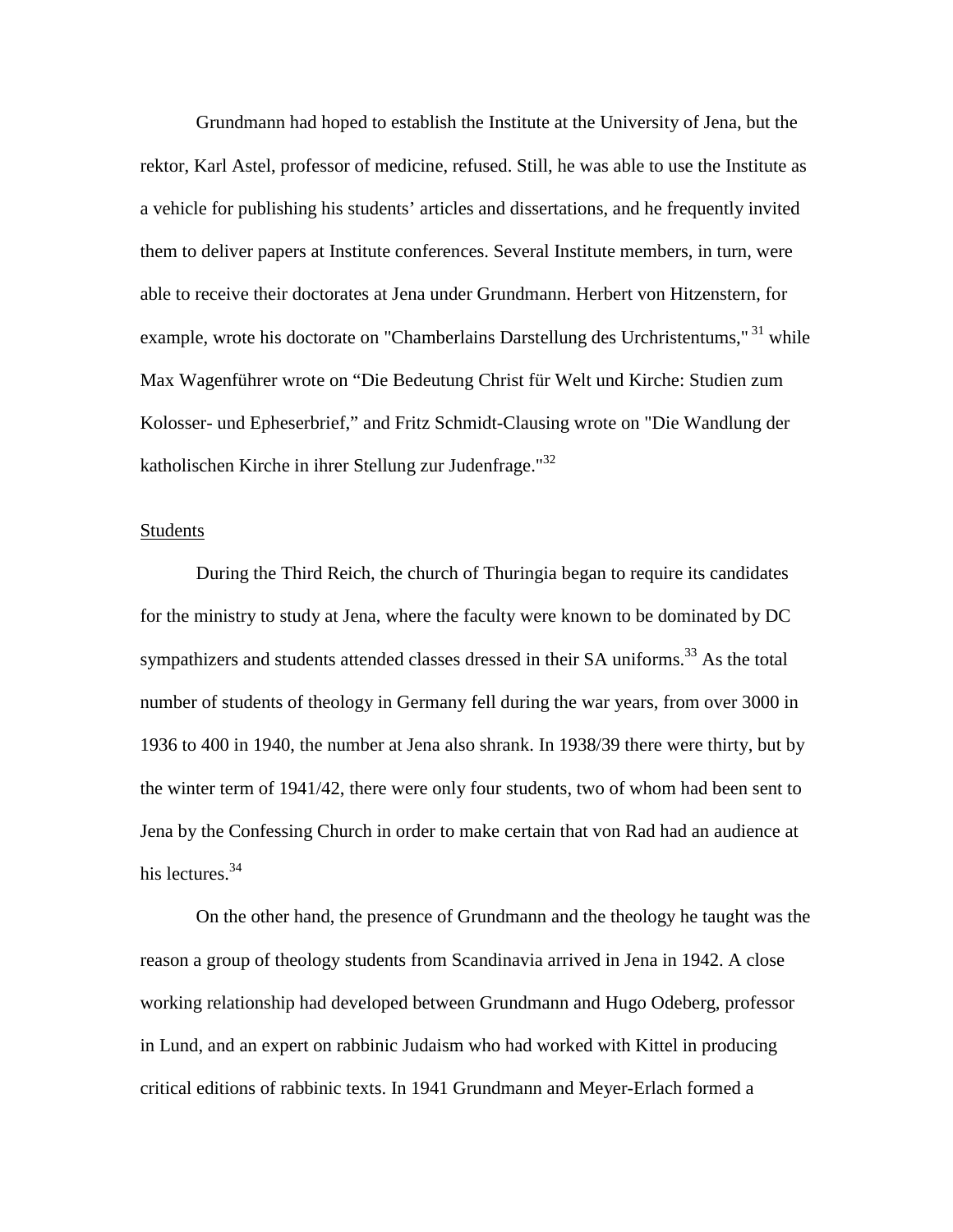working group, Germanentum und Christentum, which brought Scandinavian theologians and writers to participate in two annual conferences in Germany.<sup>35</sup> Odeberg took the initiative among the Scandinavians, inviting thirty academics, students, and writers from Sweden, Norway, and Denmark to lecture at the conferences, which were held in Weissenfels and in Eisenach. Impressed by the high quality of scholarship practiced by Institute members, Odeberg sent seven Swedish students to Jena to write doctoral dissertations under Grundmann.

Faculty reports of doctoral dissertations submitted to the faculty of theology at Jena invariably evaluated them by reference to antisemitism and racial ideology. Opposition to those policies within the theological faculty was sometimes expressed by von Rad and Heussi, but Heussi at times sided with the Grundmann faction. Of the thirtysix doctoral dissertations submitted to the theological faculty during the years 1933-1945, twelve were written under Grundmann's direction, and several students were Institute members. Hintzenstern, an active Institute member who had written on Chamberlain's theories of the Aryan origins of Christianity, was praised by Grundmann and Heussi, who urged that the dissertation be awarded a prize.<sup>36</sup> A different student, who argued in his dissertation that Jesus' ideas must be understood within an Old Testament context, was failed. Meyer-Erlach explained, "The theologian lacks the understanding of National Socialism, that the racial question is the foundational question for everything.<sup>"37</sup> In one striking case, Grundmann praised the dissertation of Karl-Erich Wilken, on "Die Parabel von reichen Mann un darmen Lazarus im Zusammenhang mit den Anschauungen des Spätjudentums und Jesu über Sünde und Strafe" for showing clear distinctions between Jewish and New Testament materials, and recommended honors. A few months later,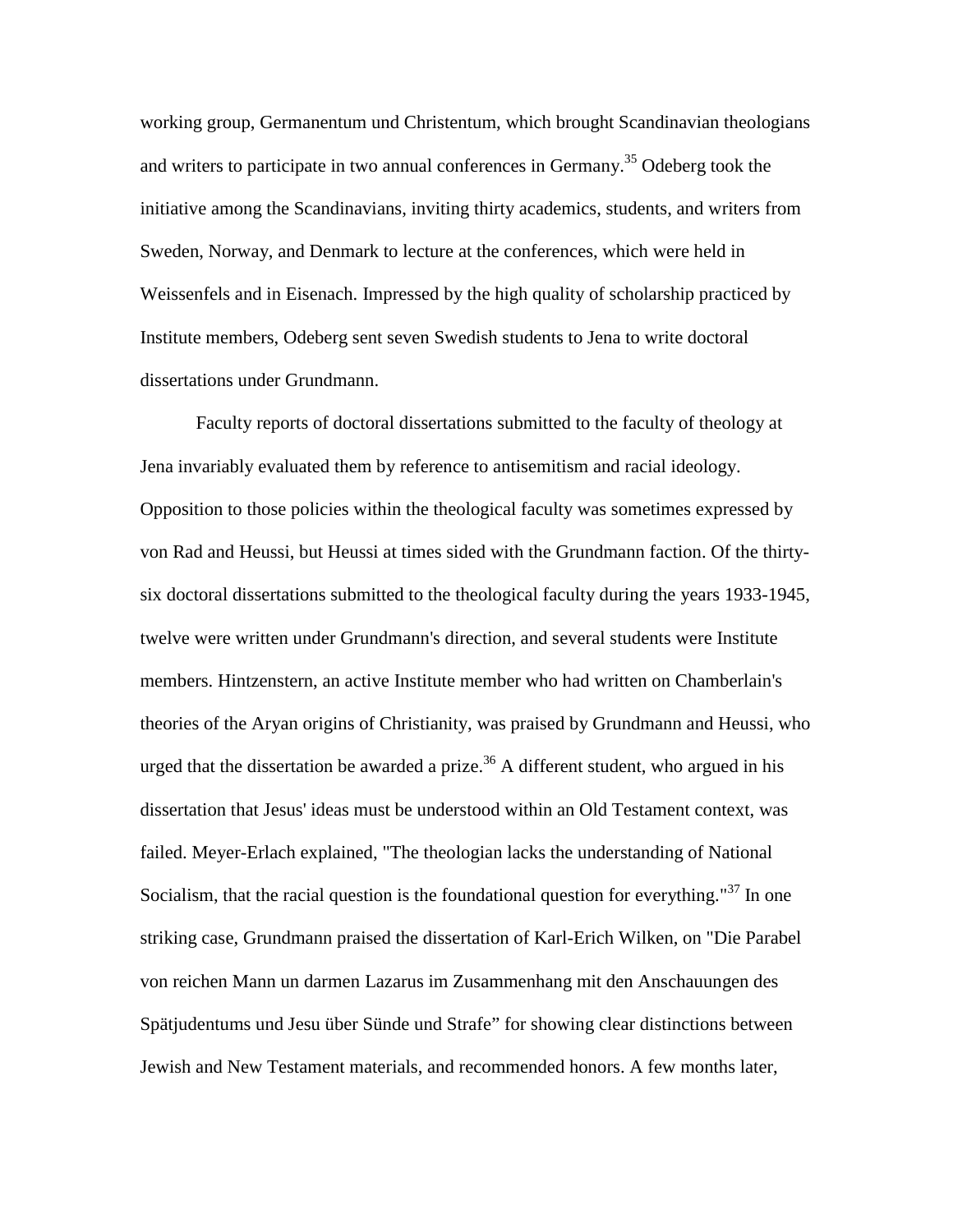Wilken, in a letter to Eisenhuth, admitted that he had erred in identifying certain literature in his dissertation as representing "spätjudentum," when it was actually published in 1800. The degree was not rescinded.<sup>[38](#page-15-0)</sup>

#### Denazification

The Jena faculty after 1945 did not change radically. Von Rad left for Göttingen, but he was replaced by a member of Grundmann's institute, Rudolf Meyer. Grundmann himself lost his position by virtue of having joined the NSDAP so early, but his replacement was another institute member, Herbert Preisker, formerly at the University of Breslau, another theological stronghold of National Socialism. Meyer-Erlach returned to church work in Bavaria, and in 1963 he was honored with the West German Bundesverdienstkreuz for sending food packages to East Germany. Waldemar Macholz returned from retirement in 1945 to take Meyer-Erlach's position in practical theology, and Karl Heussi remained in Church History. In systematic theology, Eisenhuth was replaced by Gerhard Gloege, who had studied at Tübingen. The church of Thuringia conducted its own inquiry into Grundmann and Eisenhuth, questioning them in several meetings with church officials, who, in the post-war era, were former members of the BK. At those minutes, acceptance of the Barmen Declaration's insistence on the supremacy of divine authority was the litmus test for remaining within the church.

Grundmann and Eisenhuth remained active in Thurigian theological circles, teaching, lecturing, and writing, and were considered, during the DDR period, Thuringia's most distinguished theological scholars. Those attitudes were confirmed by Grundmann's continued involvement after the war in the distinguished international Society for New Testament Studies (SNTS), to which he had been elected a member in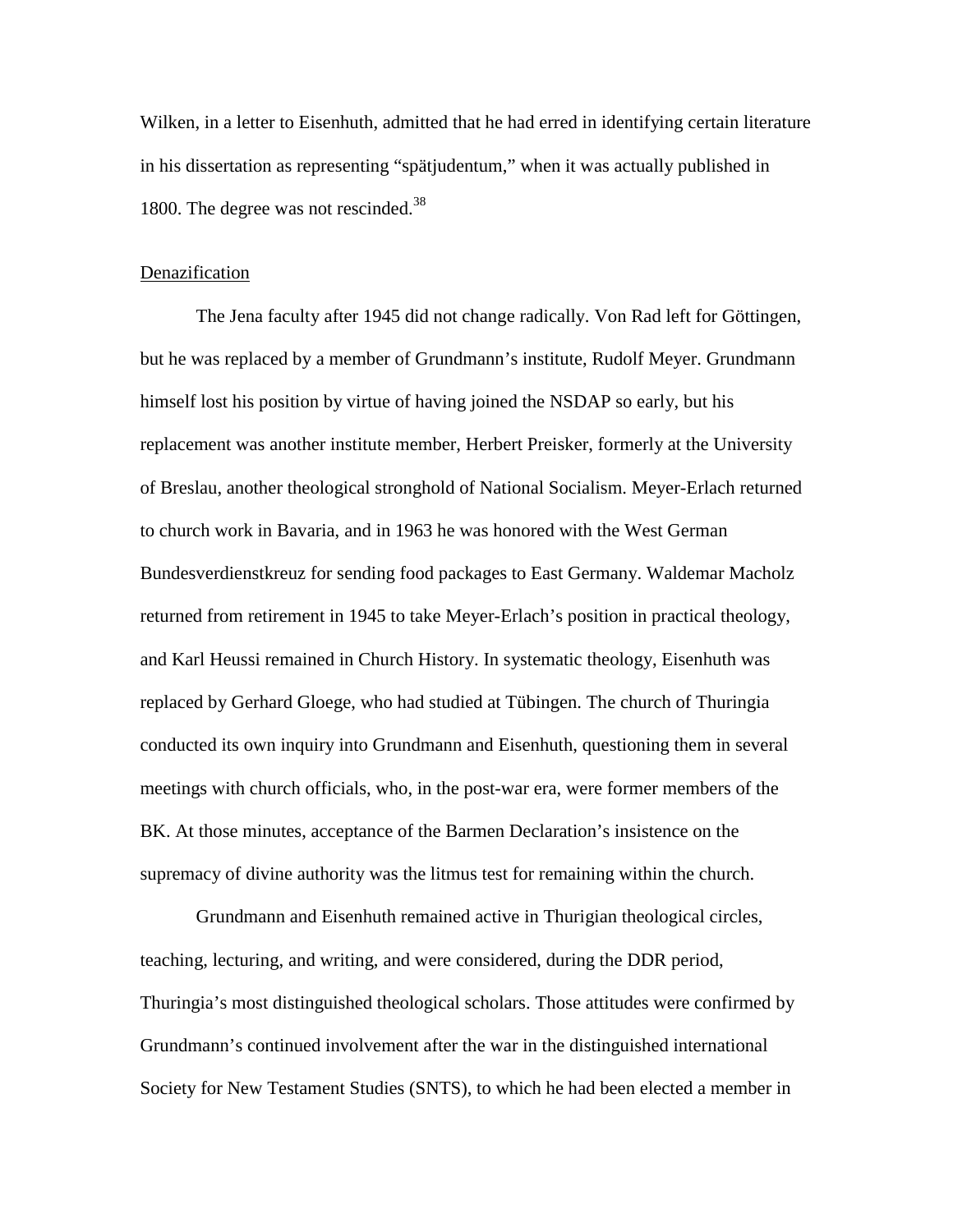1938. Grundmann's willingness to work actively for the Stasi permitted him extensive travel abroad to scholarly meetings,  $39$  and the church employed him as advisor to the Evangelische Verlagsanstalt, the most important Christian publishing house in the DDR. Grundmann's success with the DDR church is all the more remarkable, since it was governed by former members of the BK, with whom he shared a mutual resentment, and whose demise he attempted to arrange via his Stasi connections.<sup>40</sup> Nonetheless, Grundmann's commentaries on the gospels, published in the 1960s, were widely distributed and became theological best-sellers, replacing Adolf Schlatter's commentaries as the standard works consulted by pastors in East and West Germany. Eisenhuth's postwar career was limited to pastoral work and he did not continue publishing. Throughout his post-war publications, Grundmann, like so many others, continue the general thrust of his Nazi-era arguments concerning the nature of Judaism as a violent and dangerous religion that was repudiated by Jesus, but eliminated the use of the word "Aryan." Grundmann and his fellow institute members saw themselves after the war as victims of National Socialism. In a statement of defense produced during the denazification efforts, Meyer-Erlach complained of having been unable to reach the highest pinnacle of his career due to the unmitigated hatred of Nazi officials for Christian theology. Similar complaints were voiced much earlier, as members of the DC discovered that theirs was an unrequited love: Nazi officials had no place for them in the highest echelons of the Party and Reich. These theologians were in constant struggle against the claims of Nazi ideologues, such as Alfred Rosenberg, who argued that Christianity is, in its essence, Judaism, and cannot be dejudaized or nothing would be left of it, and that Germans were better off with a Germanic religion based on medieval teutonic myths and rituals. In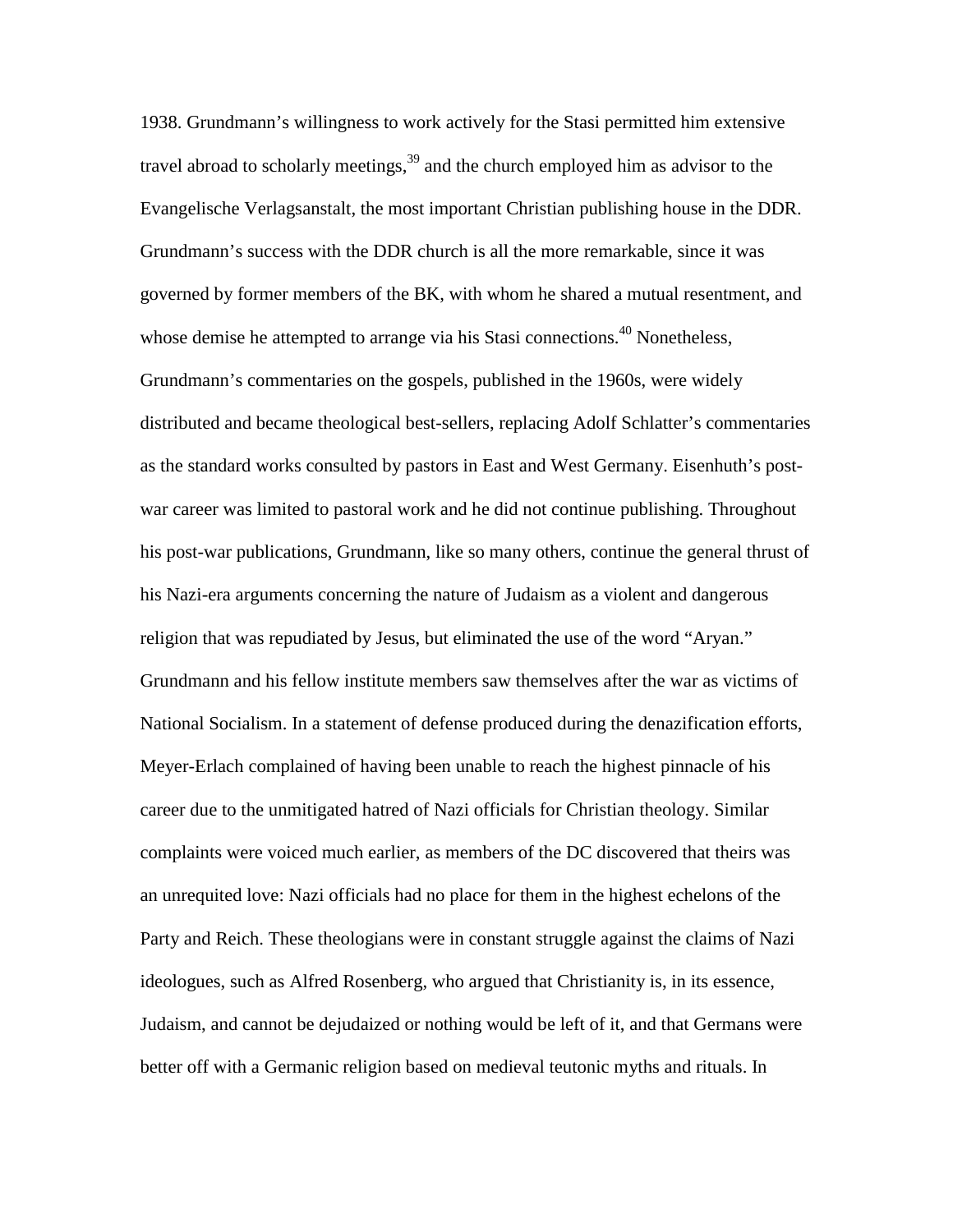insisting that Jesus was not a Jew, but an Aryan, and that his struggle had been the eradication of Judaism, Grundmann and others members of the DC were claiming that the Christian goals were essentially those of the Nazis. The dilemma was finding a continued purpose for Christianity in a state which had no need for that particular theological insight. By 1941, some factions within the DC turned to neo-pagan motifs as a source of positive affirmation of Germanic identity. On this point, it should be noted that the sharp distinction that is so often drawn between the BK and the DC as a result of their struggle for control of church institutional structures disappears on the question of Judaism. Theological discussions of the relationship between Christianity and Judaism are expressed in very similar language by members of the two groups.

In conclusion, the case of the University of Jena theological faculty should serve as a starting-point for questioning some of the conclusions that have been drawn by some scholars concerning the theological faculties under National Socialism. While it may be an extreme case, Jena nonetheless should render unacceptable some of the generalizations concerning the inviolability of theology under National Socialism that have been drawn by Rendtorff, Meier, and Nowack, among others.

<sup>1</sup> Truzt Rendtorff, "Das Wisssenschaftsverständnis der protestantischen Universitätstheologie im Dritten Reich," Theologische Fakultäten im Nationalsozialismus, ed. Leonore Siegele-Wenschkewitz and Carsten Nicolaisen (Göttingen: Vandenhoeck & Ruprecht, 1993), page 30.

 $\overline{a}$ 

 $2^2$ Kurt Meier, "Anpassung und Resistenz der Universitätstheologie: Ein Beitrag zur institutionsgeschichtlichen Debatte," Ibid., page 87.

<sup>&</sup>lt;sup>3</sup> Kurt Nowak, "Protestantische Universitätstheologie und "nationale Revolution": Ein Beitrag zur Wissenschaftsgeschichte des "Dritten Reiches," Ibid., page 98.

<sup>&</sup>lt;sup>4</sup> Among its most distinguished faculty were Otto Pfleiderer, Richard Adalbert Lipsius, Ludwig Diestel, Karl von Hase, Adolf Hilgenfeld, Hans Lietzmann, and Andreas Gottlieb Hoffmann.

<sup>&</sup>lt;sup>5</sup> Private interview with Hans Joachim Thilo in Lübeck, Thursday, 20 July 1995.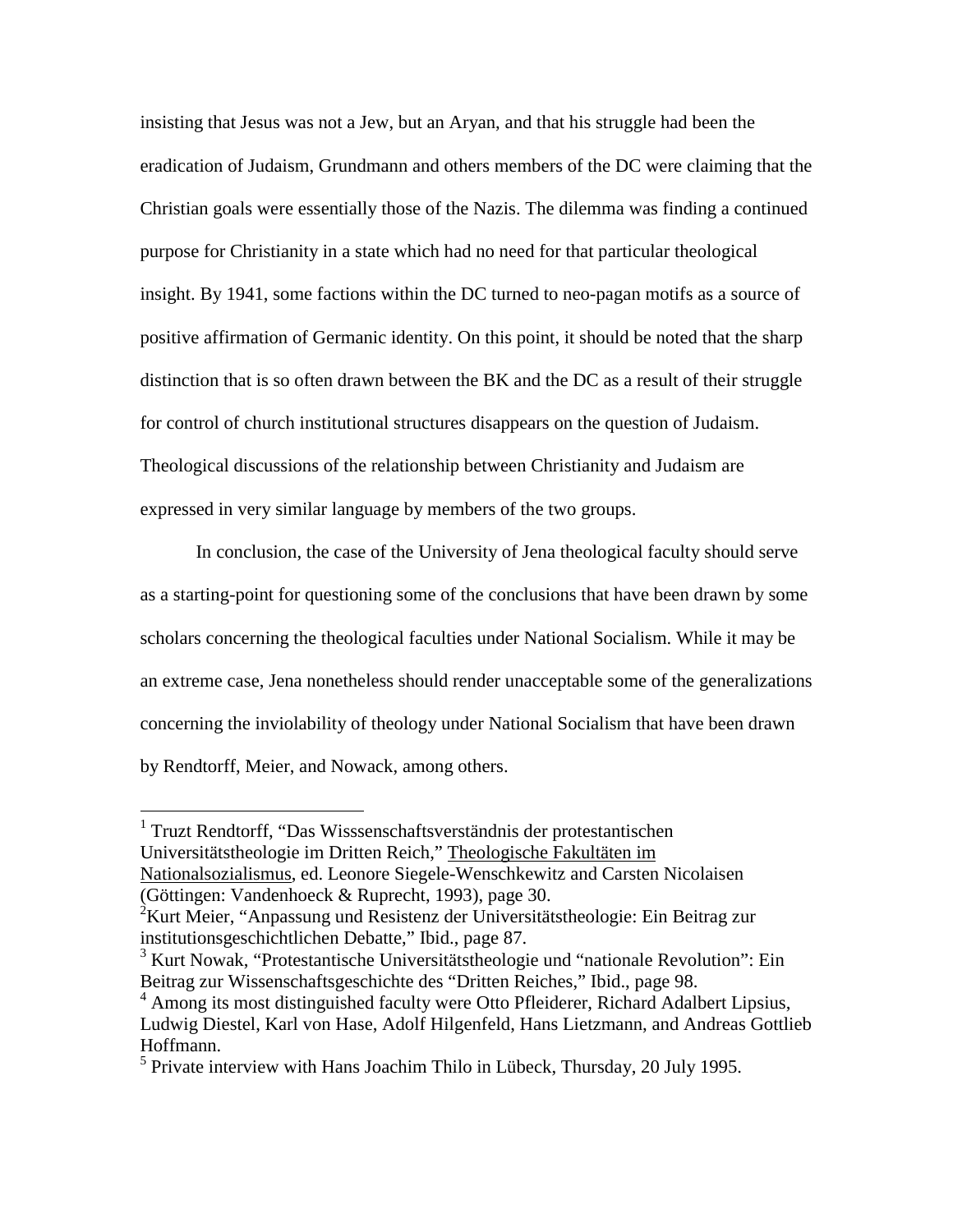6 Jahrbücher für protestantische Theologie, 1875-92; Zeitschrift für wissenschaftliche Theologie, 1858-1914.

7 Karl Heussi, Geschichte der theologischen Fakultät zu Jena (Weimar: Hermann Boehlaus, 1954), p. 278

<sup>8</sup> Von Hase was involved in founding the Protestantische Kirchenzeitung für das evangelische Deutschland,1854-1896, the major organ of theological liberalism.

<sup>9</sup> Heussi, Geschichte, 294, footnote 558: "Es war innerhalb der Faklutät vor allem Hase, der Hilgenfelds Aufrücken zum Ordinarius bis zu seinem Eigenen Tode 1890 verhindert hat. Der Grund für diese Haltung war - nach einer mir zu Gebote stehenden, sehr glaubwürdigen mündlichen Überlieferung - wesentlich aesthetisch: Hase wollte verhueten, dass Hilgenfeld bei seiner äusseren Erscheinung Rektor würde. So ist er wirklich erst mit 67 Jahren Ordinarius und dann natürlich nicht mehr Rektor geworden." <sup>10</sup> In the decade prior to 1933, professors were: Old Testament: Willy Staerk; New Testament: Karl Ludwig Schmidt and Erich Fascher; Church History: Hans Lietzemann

and Karl Heussi; Systematic Theology: Heinrich Weinel.

<sup>11</sup> Der Kampf um Thüringen; ein Bericht über die Tätigkeit des ersten nationalsozialistischen Staatsministers und der thüringischen nationalsozialistischen Landtagsfraktion. Hrs. von der Gauleitung Thuringen der NSDAP. (Weimar 1931).

<sup>12</sup> Rinnen, Anja, Kirchenmann und Nationalsozialist: Siegfried Lefflers ideelle Verschmelzung von Kirche und Drittem Reich. (Forum zur Paedagogik und Didaktik der Religion, Bd.9) (Weinheim, Dt.Studien Verlag, 1995).

 $^{13}$  Leffler, Siegfried 21.11.1900 Azendorf (Oberfranken); NSDAP 1.6.29; 13884; Leutheuser, Julius 9.12.1900 Bayreuth; NSDAP 1.6.29; 138.836. Berlin Document Center, NSDAP membership files.

<sup>14</sup> Tobias Schüfer, "Die Theologische Fakultät Jena und die Landeskirche im Nationalsozialismus," in: Thüringer Gratwanderungen, p. 95. Schüfer describes Macholz' rejection of Leffler's ministerial examination several years earlier.

<sup>15</sup> Joined NSDAP May 15, 1933; Membership number 3135571; University of Jena archives, Akten: Meyer-Erlach, Wolf. Bestand D No 2031.

16 UJ Akten: Die Anstellung ordentl. Professoren, 1936-38 Vol VII; 910.

 $17$  Kittel's notorious Dictionary was published between 1932 and 42. Its notoriety is derived from its particularly denigrating descriptions of early Judaism, which are all the more striking given that Kittel, as well as some of the other contributors, was one of the first German Protestant theologians trained in rabbinic literature. On Kittel, see Robert Ericksen, Theologians Under Hitler (New Haven, 1987), and Leonore Siegele-Wenschkewitz, Neutestamentliche Wissenschaft vor der Judenfrage: Gerhard Kittels theologische Arbeit im Wandel deutscher Geschichte (München: Kaiser, 1980).

<sup>18</sup> NSDAP membership 382 544; BDC, Grundmann materials; Meier, Die Deutschen Christen: Das Bild einer Bewegung im Kirchenkampf des Dritten Reiches, (Halle an der Saale: M. Niemeyer, 1964), p. 484.

<sup>19</sup> He received membership number 1032691. Thüringisches Hauptstaatsarchiv Weimar. Personalakte Walter Grundmann. For further information about SS supporting membership, see Robert Lewis Koehl, The Black Corps: The Structure and Power Struggles of the SS (Madison, WI: University of Wisconsin Press, 1983)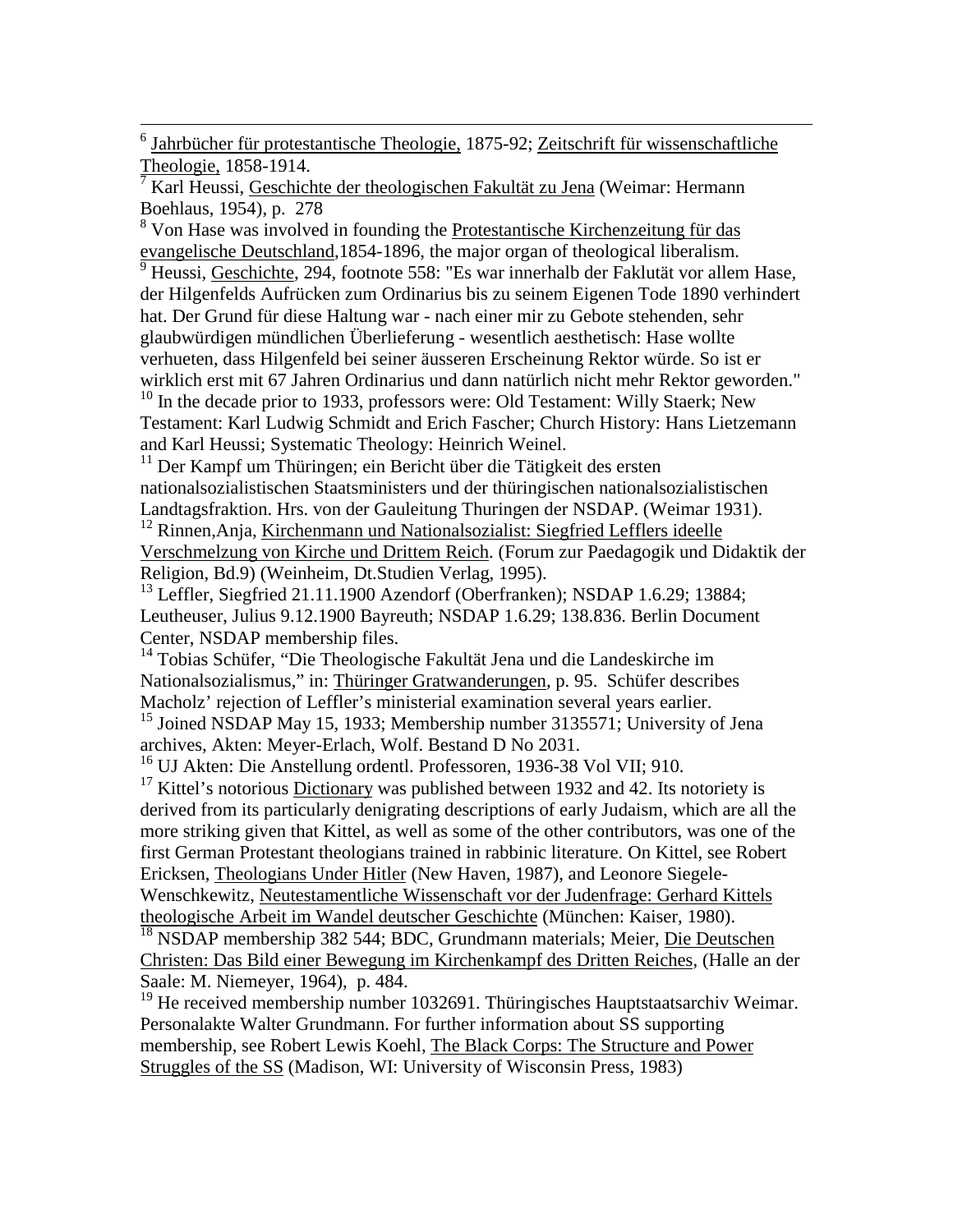<sup>20</sup> Universitätsarchiv Jena (UJ) D, 986; the order, dated 5 October 1938, was issued by Zschintzsch as representative of the Reich Ministry for Wissenschaft, Erziehung und Volksbildung.

<sup>21</sup> UJ, vol. 910: <u>Die Anstellung ordentlicher Professoren, 1936-38</u>, vol. 7.

 $^{22}$  UJ, 910. Meyer-Erlach to the Thüringen Ministerium für Volksbildung (TMV) March

6, 1937, regarding Eisenhuth's appointment to the position in systematic theology.

 $^{23}$  UJ, vol. 910. Meyer-Erlach to TMV dated 23 October 1937.

24 U*J*, fol. D, No. 986, Personalakten des Thüringischen Volksbildungsministeriums in Weimar über Grundmann, vol. I, 1936; Meyer-Erlach to TMV, dated 23 October 1937. <sup>25</sup> His dissertation was entitled, "Das Problem der Gewissensfreiheit bei Karl Heim"

26 NSDAP Membership number: 2933000. BDC, Nazi membership files.

 $^{27}$  His publications included: Die Entwicklung des Problems der Glaubensgewissheit bei Karl Heim (Göttingen: Vandenhoeck & Ruprecht, 1928); Der Begriff des Irrationalen als philosophisches Problem; ein Beitrag zur existenzialen Religions-Begründung (Göttingen: Vandenhoeck & Ruprecht, 1931); Ontologie und Theologie (Göttingen: Vandenhoeck & Ruprecht, 1933).

<sup>28</sup> Sitzung der Theologischen Fakultät am 9.1.1937. University of Jena Archives. Akten: Theologische Fakultät. Sitzungs-Protokolle, 1925-1943. Bestand J, No 280

<sup>29</sup> Landeskirchenarchiv Eisenach (Thüringen) (LKA), Akten betreff. DC:

Hochschulangelegenheiten, 1937-1940. Memorandum dated May, 1938 to Reichsministerium für die kirchliche Angelegenheiten.

30 Germanentum, Christentum und Judentum: Studien zur Erforschung ihres gegenseitigen Verhältnisses. volume 2. Sitzungesberichte der zweiten Arbeitstagung des Instituts zur Erforschung des juedischen Einflusses auf das deutsche kirchliche Leben vom 3. bis 5. Maerz 1941 in Eisenach. Hrsg. Walter Grundmann.

Leipzig: Verlag Georg Wigand, 1942; Walter Grundmann, Germanentum, Christenum und Judentum. Studien zur Erforschung ihres gegenseitigen Verhältnisses. Dritter Band. Sitzungesberichte der dritten Arbeitstagung des Instituts zur Erforschung des juedischen Einflusses auf das deutsche kirchliche Leben vom 9. bis 11. Juni 1942 in Nuernberg. Hrsg. Walter Grundmann. Leipzig: Georg Wigand, 1943.

 $31$  Hintzenstern delivered a paper based on his thesis at an Institute conference in March, 1940. It was published as "Das religiöse Problem im Bayreuther Kreis," in Walter Grundmann, ed., Christentum und Judentum; studien zur erforschung ihres gegenseitigen verhältnisses, Sitzungsberichte der ersten Arbeitstagung des Institutes zur Erforschung des jüdischen Einflusses auf das deutsche Kirchliche Leben vom 1. bis 3. März 1940 in Wittenberg (Leipzig, 1940), pp. 167-192.

<sup>32</sup> Promotionsakten der Theologischen Fakultät, 1939-1941; Bestand J No. 90

<sup>33</sup> Herbert von Hinzenstern, quoted by Tobias Schüfer, page 102.

<sup>34</sup> Gerhard Besier, "Zur Geschichte der Kirchlichen Hochschulen: oder, der Kampf um den theologischen Nachwuchs," in: Theologische Fakultäten im Nationalsozialismus, ed. Siegele-Wenschkewitz and Nicolaisen, Anhang IV, page 275; on von Rad, see Tobias Schüfer, page 104

35 Archiv des Auswärtiges Amt Bestand Inland I-D 3/4, Signatur R98796: Überwachung von Arbeitstagungen der Arbeitsgemeinschaft `Germanentum und Christentum' und ihrer